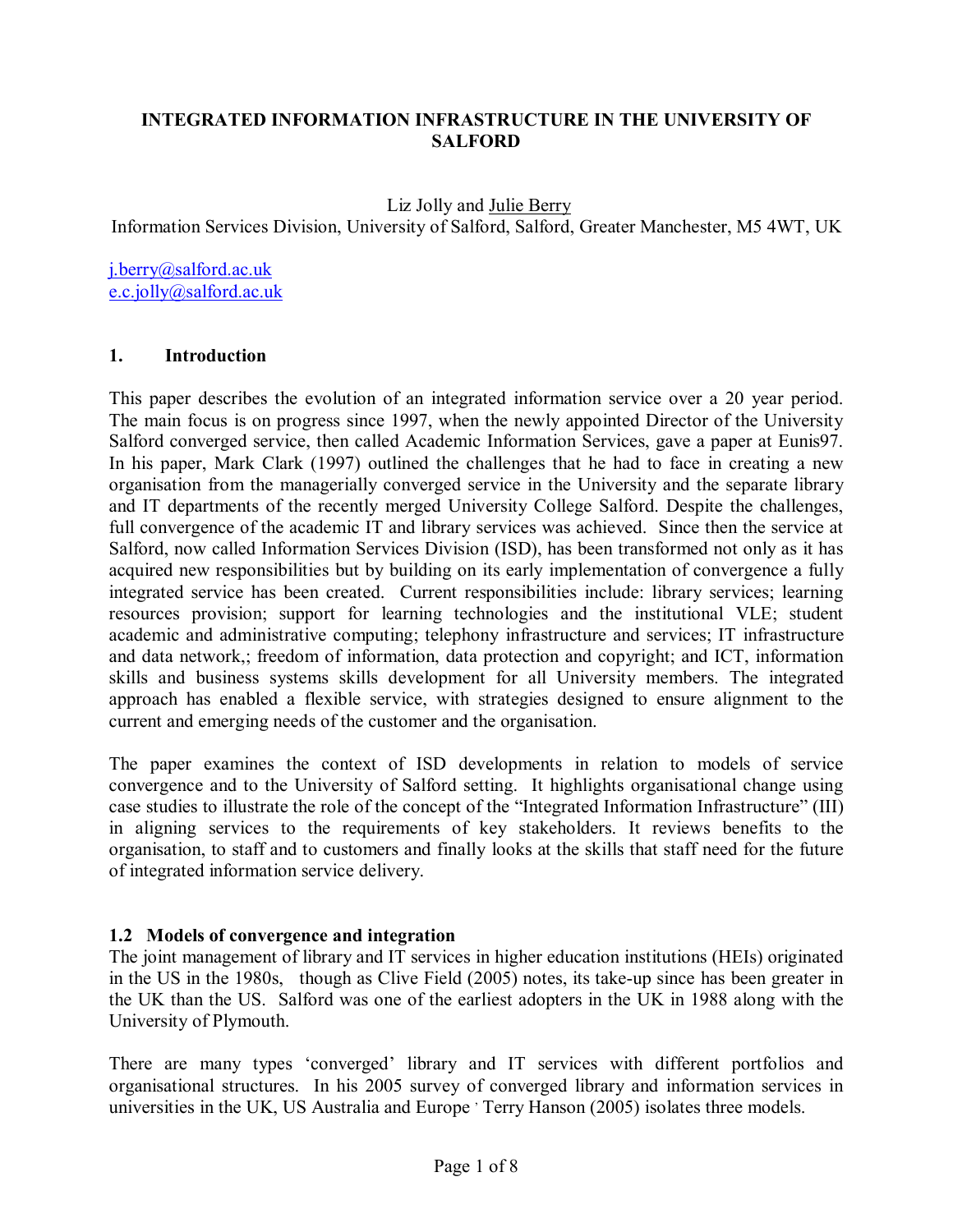The first model involves 'oversight at Pro-Vice Chancellor level'. This involves a common reporting line for heads of library services and of computing services (perhaps also others). The key feature is one of co-operation but otherwise separate services. His second model is that of 'strategic co-ordination'. There is a senior post of Director/Dean of Information Services who exercises some co-ordination. Considerable autonomy is given to each area within an agreed strategic framework but with significant levels of interdependence and co-operation and with limited integration at service level. Hanson's third model is 'service level convergence'. These services have a senior post of Director/Dean of Information Services who exercises active coordination. However, here, there are significant levels of interdependence and significant levels of service integration. Job roles and titles are redefined.

Another way of categorising convergence is to emphasise the drivers behind the joint management of such services and the culture of the institution. The 'Learner Development/ Support' model has an explicit focus on the learner and may include the library and student/academic computing, media services, learning development etc but not always corporate network services. It is usually, but not exclusively adopted in the UK's 'New' universities (those institutions which gained University status in 1992). The 'Information Services' model has a service focus. It can include library, computing (staff/student and corporate information systems) as well as media services. It is mainly (but not exclusively) adopted in 'old' or pre 1992 institutions.

The line between these models is blurring as the concept of developing seamless services in a truly student centred institution is widely adopted as shown for example in the model recently adopted at the University of Bradford and the remit at the University of Salford, which will be discussed below.

### **1.2 The Salford context**

The current University was formed in 1996 by a merger of the then University of Salford with University College Salford (formerly Salford Technical College) and a number of nursing and midwifery colleges. The institution, which can trace its origins back to 1896, thus has characteristics of both 'old' and 'new' universities. It has 16,000 FTE students and 2,500 staff. The University's mission is to be an "enterprising university" by 'achieving excellence in education for capability, research for the real world and partnership with the business and community.' The University has recently developed a new strategic framework to enable it to fulfil this mission.

The University of Salford operates within the culture of the UK higher education sector which is currently one of significant and continuous change. The Leadership Foundation for Higher Education (2005) identified fifteen areas of change as key strategic challenges for the sector during the period  $2005 - 2010$ . These include: widening participation; funding; governance; IT emanagement/e-learning and internationalisation. In particular, developments such as the initiation of the fees regime, the focus on 'Enhancing the Student Experience' and the National Student Survey will result in differentiation in marketplace. Universities will need to be clear about what their purpose is and about their complete offer to students as they strive to attract fee paying students as customers. In common with other universities in urban conurbations the need for Salford to differentiate between neighbouring institutions is a strong driver for change.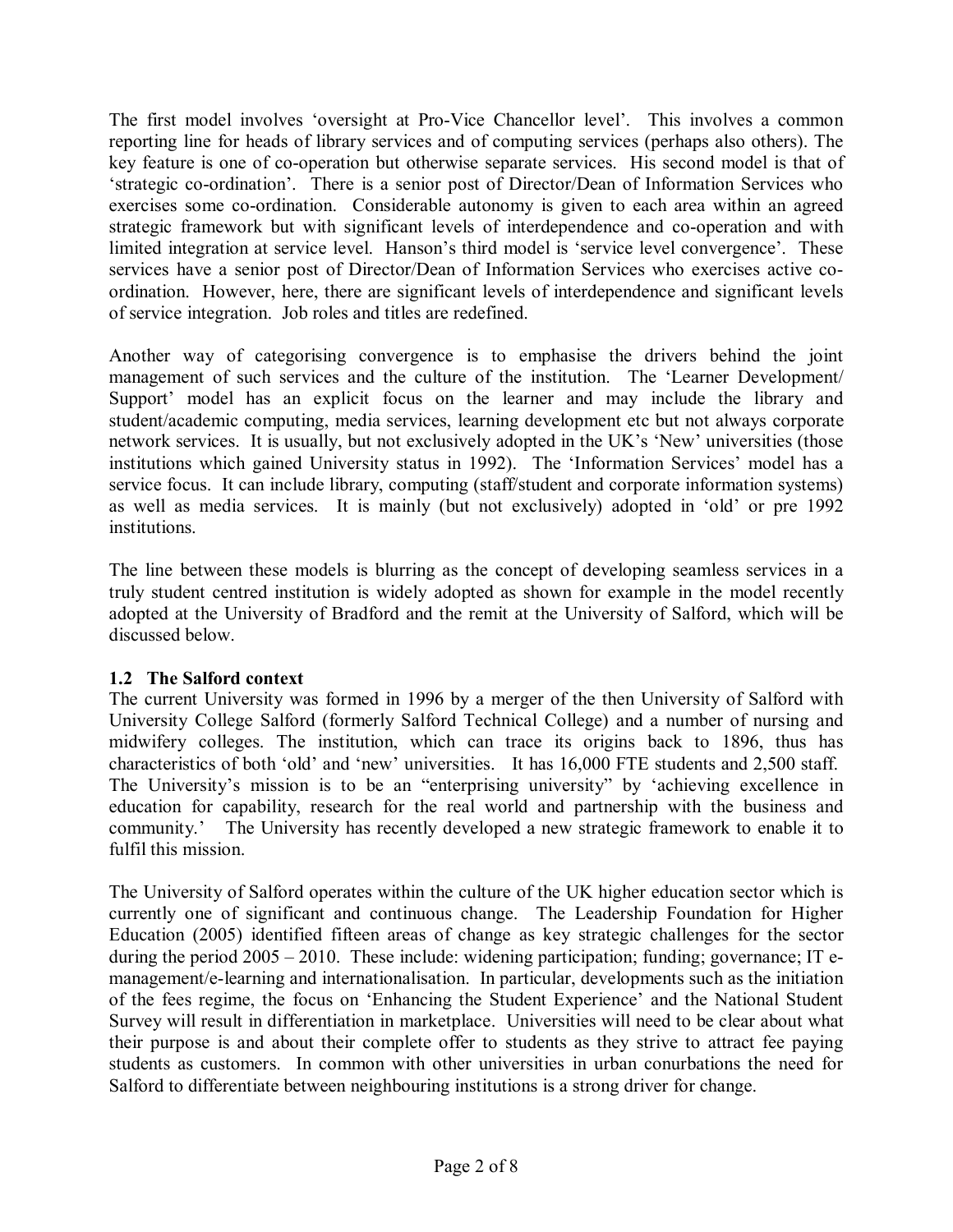A sense that the University of Salford needs to be both clear about its purpose and fit for that purpose in the future has led to a major change initiative within the institution. 'Deciding the Future' was a full scale review of the governance structure of the University in the context of developing a learner centred institution and developing a governance and management structure to reflect this. The initial report was drawn up by a group of senior University staff, including the Director of Information Services. All University staff were invited to comment on the report via a series of consultation meetings or by e-mailing the Vice Chancellor personally. The implementation phase of the programme, Realising our Vision', is now underway and is already impacting significantly upon the portfolio of services delivered by Information Services Division.

## **2. Convergence at Salford: history**

In 1988, driven primarily by economic considerations, Salford became one of the first Universities (with Plymouth) to establish a converged information service with integration of academic IT and library services, Harris (1998.). As a result, Academic Information Services  $(AIS)$  was formed. The model was along the "strategic co-ordination" lines with a single director, the sharing of accommodation (staff and service space) but with parallel structures of IT and library teams, managed by separate deputy directors.

In 1996 Academic Information Services entered another phase as the appointment of a new Director coincided with the merger of the University with the local university college and a number of nursing and midwifery colleges. A new service was defined and implemented along the lines of the "service level convergence" model. Professor Mark Clark (1997), then AIS Director, presented at the EUNIS97 conference on the challenges that he faced in establishing the new service. Issues such as a lengthy assimilation process, generic job descriptions, network integration were highlighted.

The decision to integrate administrative computing and learning technologies into the Academic Information Services portfolio of responsibilities resulted in the creation of ISD in 2001. This coincided with the appointment of a new Director, Tony Lewis. Responsibilities for copyright, data protection and freedom of information followed soon after giving us the wide responsibilities outlined earlier. As a result of the 'Realising our Vision Programme' responsibility for learning development is also likely to come to ISD in the near future.

The commercial background of the Director, together with the variety of experience of the other members of the senior management Team of the Division, from both academic library and strongly commercial cultures have given the Division a new focus, new tools and enabled the integrated approach to be developed further.

### **3. The Integrated Information Infrastructure**

### **3.1 Vision**

Some of the key principles from the establishment of Mark Clark's AIS service of 1996 are still important today, even with a larger range of services and a wider customer base: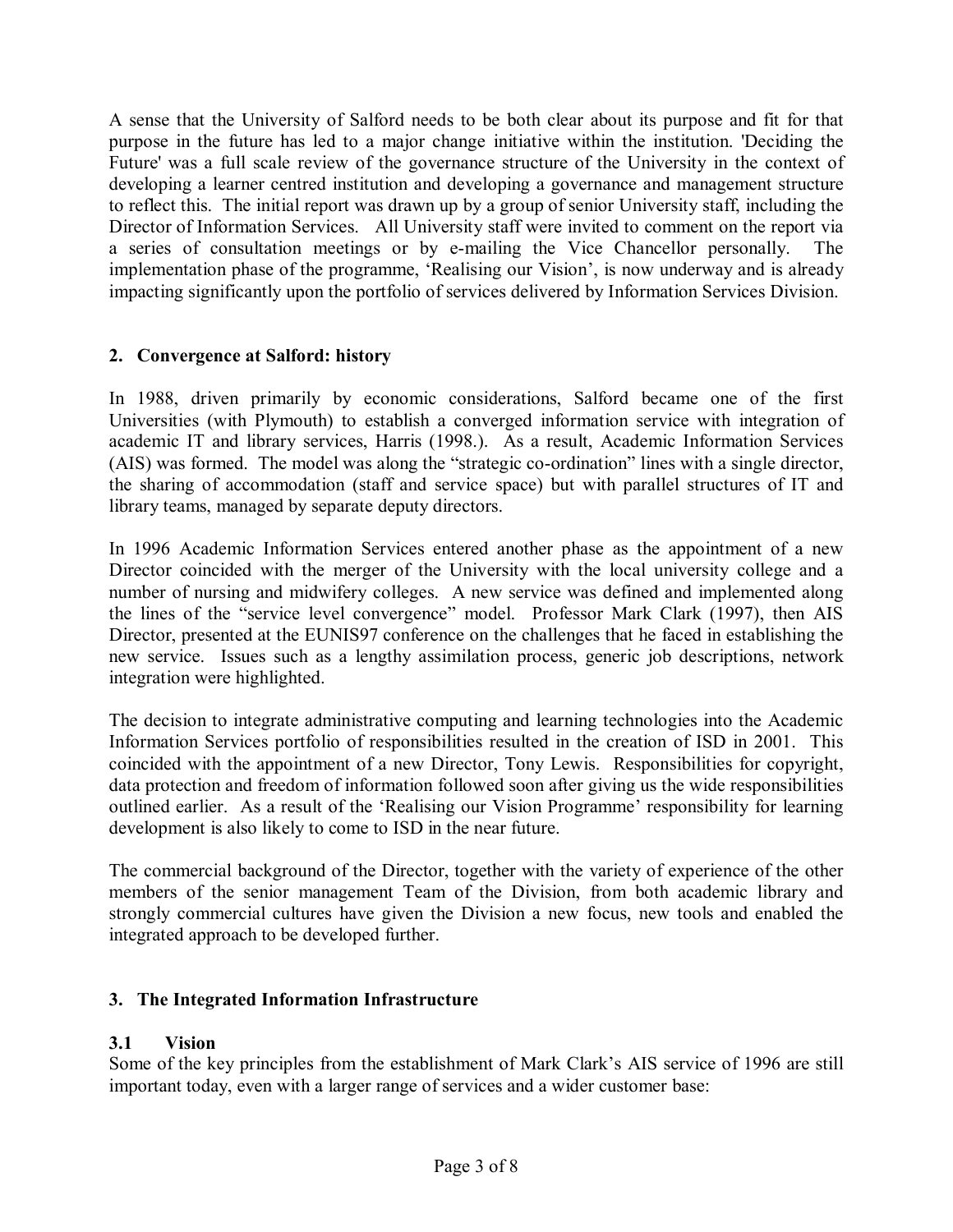"the customer wants a single point of entry to service support and is often unable to discriminate a problem to a service provider. The complexities of infrastructure or service mechanism are of little importance to them." Clark (1997)

At the centre of the ISD's vision is the Integrated Information Infrastructure (III). This concept enables the ISD Management Team to create integrated strategies, ensuring that the complexities ISD services are invisible to the user. Our vision is of a service which is seamless to customers but fully aligned to their needs.

## **Diagram 1: Integrated Information Infrastructure**



Strategy maps are common tools for IT or information service providers. For ISD the "Integrated" Information Infrastructure" strategy map ensures that the integrated approach can be evidenced and that the library components of the strategy (e.g. library buildings and learning space infrastructure) have as much prominence as the IT components of the ISD infrastructure (data network, etc.)

In addition to the integrated approach, there has also been an evolution of roles, processes, and service principles which support the realisation of our III vision. An example of the evolution of a role is the wider and growing responsibilities of the Liaison Teams. Along with their traditional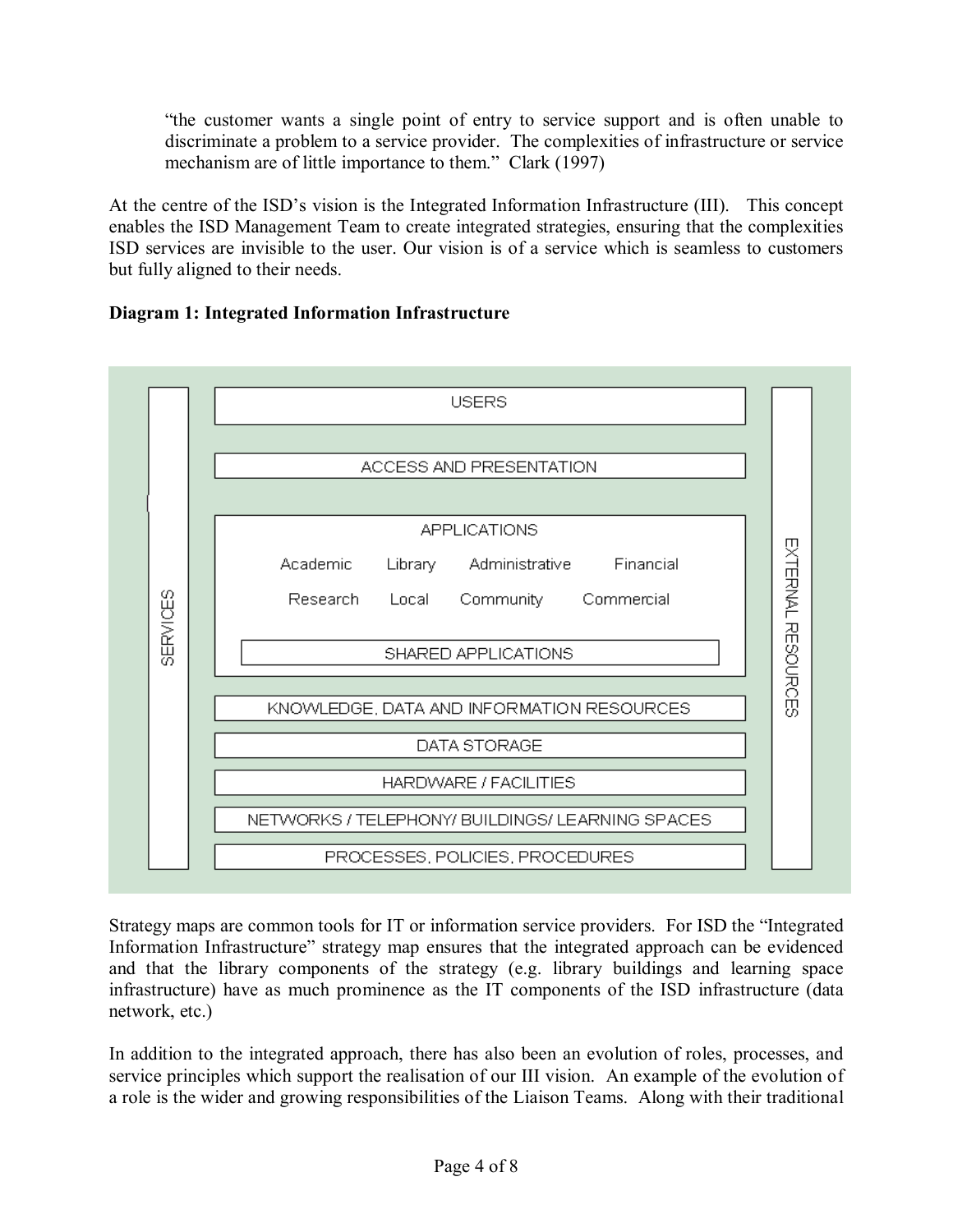responsibilities for the provision of information resources and information skills development they have recently acquired responsibility for support of the Administrative and Professional Services staff. To enable this work a number of new tools have been introduced. These include a customer relationship management framework, key account planning tools, a divisional project methodology and the use of the ITIL (Information Technology Infrastructure Library) to manage service management across all our services.

## **3.2 The development of integrated service delivery**

An early element of integrated service delivery, after the merger of the University with the College, was the delivery of a combined library and IT services helpdesk. Initially care was taken to ensure that on each session one member of staff with an IT background and one with a library background were timetabled on each desk. It was expected that the staff would pro-actively learn from each other and would be able, between them, to answer any query directed at them, or know who to refer queries to. Supporting documentation, in the form of an online manual was created. Again, this did not discriminate between 'library' and 'IT' queries but was designed to enable staff to support users whatever their need. A review of service delivery highlighted the need for consistency of service and a minimum skill/competency level for staff taking part in the Enquiry Desk rota was developed which was underpinned by a structured training programme. This meant that staff from both library and IT backgrounds could now be individually expected to answer a range of enquiries relating to the Division's portfolio. The need to ensure that the desk was staffed by both library and IT staff at any one time had disappeared. The culture of delivering integrated enquiry and response services from a single desk was an important factor in staff willingness to engage with the CRISP programme.

# **4. Benefits of the integrated approach**

### **4.1 Organisation**

For the organisation the benefit of having staff who approach new initiatives, problems, with an integrated approach can not be underestimated. The case studies illustrate how ISD has moved away from the traditional backgrounds, roles and tensions around integrated service provision to the implementation of a new approach to the experience of the learner and to project implementation. The integrated approach uses the skills and knowledge of individuals, but also breaks down the traditional barriers. For the University the Division has become not only a key enabler for institutional change, but a catalyst for a transformation of the approach to delivering services.

### **4.2 New types of team**

At Salford the vision of the Integrated Information Infrastructure impacted on the creation of ISD 2001. A new structure was created which has enabled the development of multi-professional teams. Some of these teams work permanently in the five Units of the Division. Others are time limited project or task and finish teams. All are 'hybrid' in the sense of containing staff from several professional backgrounds, some in specialist roles, some in more general roles. Roberts and Weaver (2007) have spoken of the concept of 'salad not soup' and, in delivering the integrated information infrastructure, difference in professional and role difference is valued. Whether individual staff are generalists or specialists all are encouraged to develop a view of the bigger picture and to embrace change.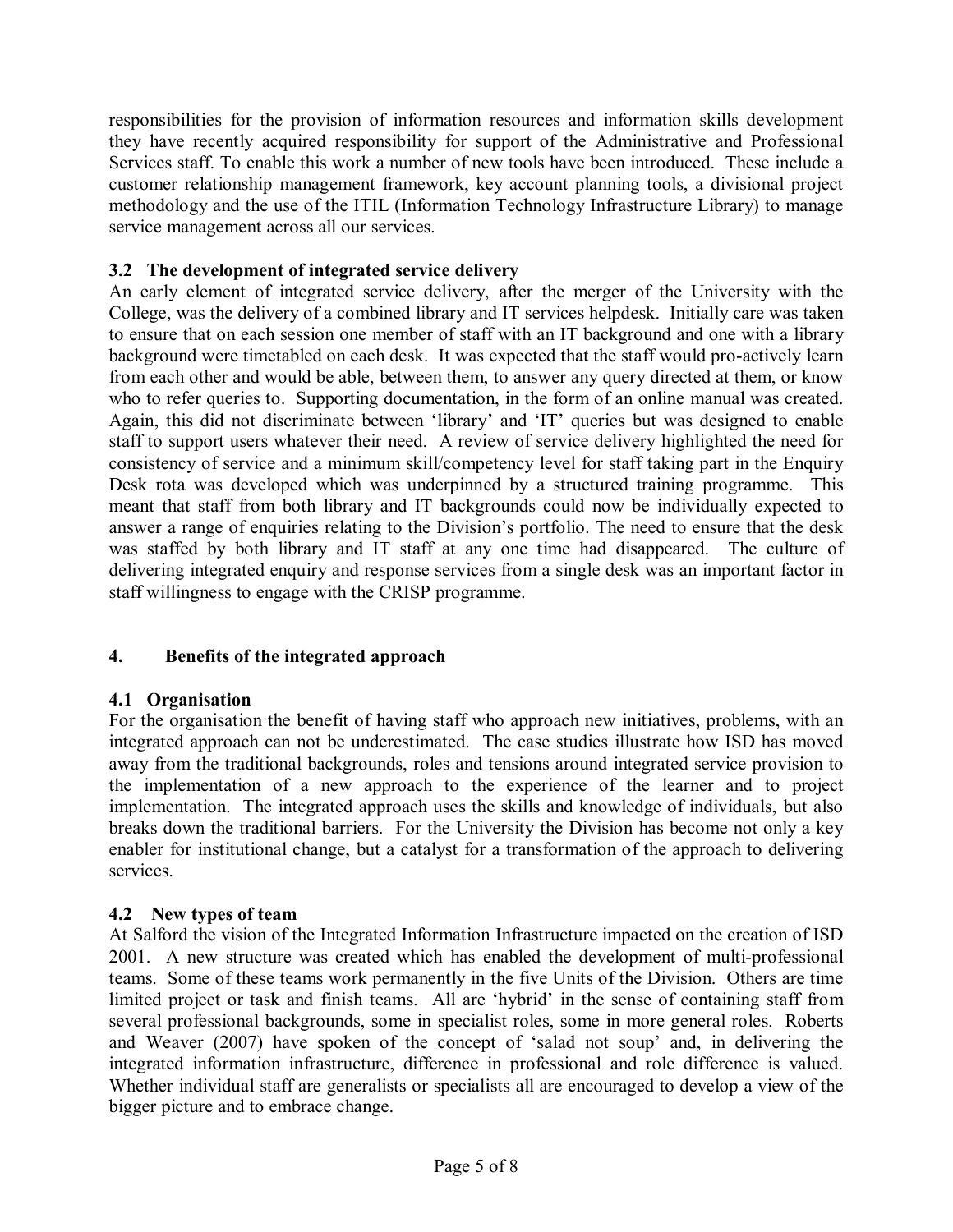### **4.3 Case study 1 Improving Customer Service: Customer Response Information Services Programme (CRISP)**

The key driver of the programme was to provide customer centred support services. Other important drivers were to improve customer satisfaction to ensure that services are cost effective and conform to the requirements of ISD customers. In effect ISD aims to re-engineer its services to put the customer at the centre of service development and delivery and effect a major culture change within the Division and to provide a consistent service to all customers, students or staff, whether they contact us in person, by phone or electronically via a single point of contact

CRISP is therefore a long term programme comprising of a number of projects and initiatives which will contribute towards and improvement in the quality and performance of services and customer satisfaction. The Division is Using ITIL methodology to re-engineer business processes, to restructure enquiry services and implement new call centre management software. Performance will be measured, monitored and reviewed in a climate of continuous improvement.

The Service Desk, the improved customer response centre and virtual 'single point of contact', is in the second phase of its development. Establishment of the centre with a dedicated team of specialist 'Agents' followed the tendering for and purchasing of a new software solution which is now being configured and installed. The ITIL service management framework is also being adopted. Internet Protocol Call centre telephone technology has been implemented as well as additional telephone lines.

ISD's library Enquiry Desks are the physical 'single point of contact' for ISD customers. A pilot of a hybrid staffing model of a dedicated 'core' team supplemented by a rota of professional ISD staff at specified times has been completed. The outcome of this pilot has been the decision to move towards a single 'core' team to staff the Enquiry Desk at all advertised service times (to be developed from existing staffing establishment). This will improve service agility and consistency. In addition, library enquiry desks and issue counters have been co-located. With the implementation of improved Self Service issue, return and charging payment facilities the need for a library counter to deal with transactional processes will disappear. In the long term all face to face enquiries about ISD services including those relating to issue and return will be dealt with by a single Enquiry Desk. In parallel with these developments the Division is gradually reviewing business processes and creating a catalogue of all ISD Services.

**4.4 Case Study 2 - Leading change within the institution: development of a School of Law**  The integrated approach to support for University developments is key to the success of ISD support for the development and implementation of a new School of Law from 2002-2007.

ISD library services staff were involved in the project in the usual role of developing areas including: information resources; library learning spaces provision; information skills programmes. However, in addition the ISD team supported the implementation of the student information, HR and finance systems ensured that the AV and media service provision in the teaching and moot rooms were appropriate for the programme delivery, contributed to the planning of the building; delivered the data infrastructure including Internet Protocol Telephony; played a key role in the design and delivery of the teaching and learning spaces and ensured that the academic and support staff gained the appropriate skills to use the major administrative systems, develop e-learning content, use the virtual and physical classroom technologies, etc.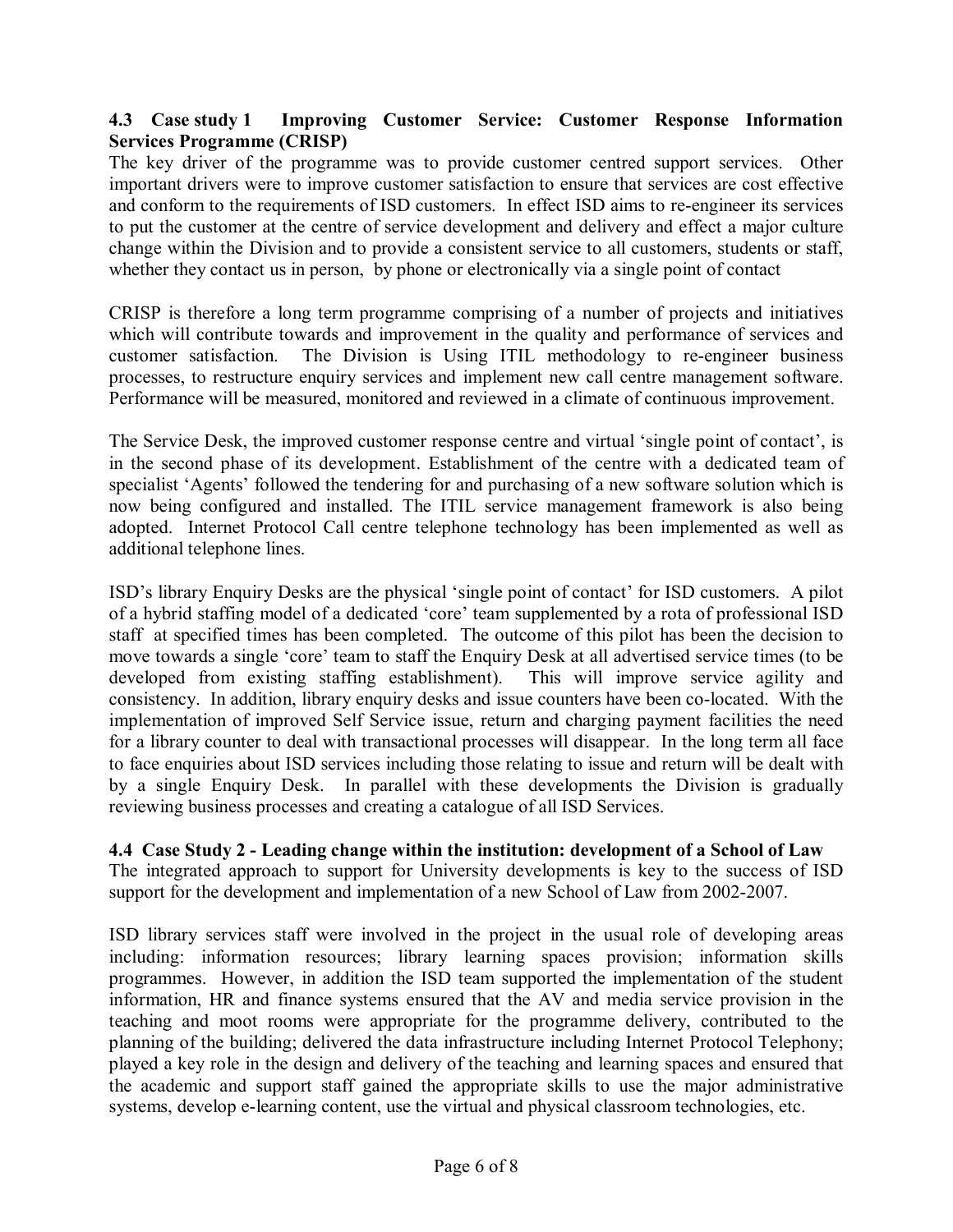Critical to the success of this project was the contribution of the multi-professional team with technical knowledge, a forward thinking approach, knowledge of the academic process and curriculum development, the understanding of the use of formal and informal learning space. The range of skills that the ISD team were able to contribute to this project was as a direct result of the evolution of the University integrated information service

### **5. Where next?**

## **5.1 Services**

It could be said that the physical aspects of the infrastructure are the only elements that are restraining further integration. The idea of 'Superconvergence' or further aggregation of university support services is gaining currency within the UK higher education sector and this could be said to be a natural progression. One way of doing this could be the development of a single 'Learning Hub' building which would enable students and staff a single point of access to all support services including accommodation, finance, etc. However any development would have to prove that it could deliver improved services to our customers within the organisational culture at Salford

# **5.2 Staff skills**

In the constantly evolving Integrated Information Infrastructure there will be a need for both high quality hybrid professional and specialist roles. However, both will need a view of the bigger picture and a capacity of embrace change. Staff will need to develop key skills outside the traditional service boundaries. The HIMMS project (2002) reviewed skills deemed necessary by managers and institutional leaders for working effectively in converged library and IT services. Key skills for the future in Salford's integrated information infrastructure will echo these to some extent but the following will be of particular importance

- Customer care  $-$  to ensure that we put the learner at the centre of our developments
- Project management as an approach to service and institutional development
- Sectoral awareness of the broader issues affecting the institutional culture
- Awareness of practice outside the sector  $-$  incorporating best practice from many different sources
- Understanding of the learning and research processes and how information services are a key element in the process
- Negotiating and influencing with students, academics, professional staff and organisational leaders to ensure services are tailored to their requirements
- Conflict resolution developing a role as 'honest broker' within the institution
- $\bullet$  Awareness of technology and appropriateness of general developments to the learning and research process
- Professional confidence in the value of information services to the institution and the University experience

Sidgreaves (1995) commented that "If convergence is to work or have any credibility it is because there is acknowledgement and a belief that there can be a real gain from combining the skills and experience of staff working across a variety of disciplines".